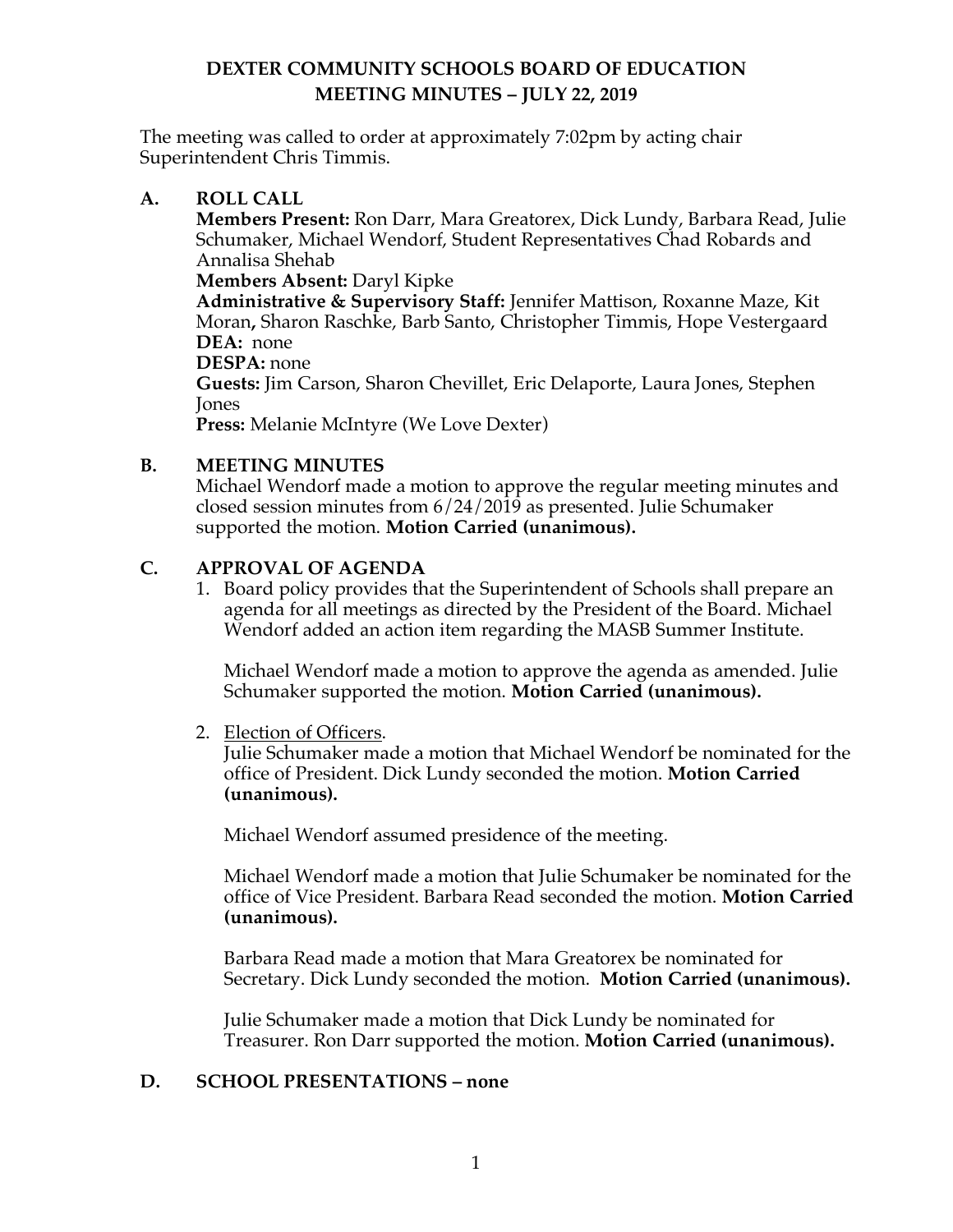## **E. SUPERINTENDENT UPDATE**

Superintendent Chris Timmis updated the Board on several items:

- 1. The 2018-19 financial audit will start Wednesday, July  $24^{\text{th}}$  at Copeland.
- 2. The District has started compiling social media posts using a service called Wakelet. These "In Case You Missed It" summaries are posted most weeks on Dread Strong on Facebook.
- 3. Hiring is ongoing. Open teaching positions include a kindergarten position at Beacon, a speech pathologist at Anchor, a special education position at Mill Creek; Community Education is hiring lifeguards, after care workers and Jenkins staff; the district still needs paraeducators, bus drivers, and custodians.
- 4. The Ceriani building is not complete yet. The punch list walk-through will be August  $6<sup>th</sup>$  and the keys are to be handed over August 12<sup>th</sup>.

### **F. STUDENT REPRESENTATIVES UPDATE**

- 1. Chad Robards said the boys basketball team is making positive progress with the new coach. Chad asked about his earlier suggestion to provide a means for players and parents to provide coaching feedback at the end of each season. President Michael Wendorf noted that one of the topics the Athletics ad hoc committee is working on is player/parent feedback and requested that Chad put his proposal in writing to the Board so a more specific request can be considered.
- 2. Anna Shehab updated the Board on field hockey and cross country summer camps.

### **G. PUBLIC PARTICIPATION – none**

### **H. CONSENT ITEMS**

Julie Schumaker made a motion to approve the following consent items in bulk. Dick Lundy seconded the motion. **Motion Carried (unanimous).** 

- 1. Personnel New Hires. The Board offered probationary teaching contracts for the 2019-20 school year to Anna Romano, A. Jouel Truesdell-Lewis, Kalli Nowitzke, Karen Reeves Wagner, Robert Dubay, and Ann Rossman.
- 2. Personnel Resignations. The Board accepted the resignation of Stacey Plott.

### **I. ACTION ITEMS**

1. Banking - Depositories, Accounts Payable, Internal Agency Account, Payroll Account, Wires/Transfers, Contracts/Agreements/Purchase Orders, Safe Deposit Box, Notice of Meeting Fees, Designate Treasurer/Secretary Responsibilities and Designate Electronic Transfer Officer. Dick Lundy made a motion that that the school district's depositories of record be Chelsea State Bank, Flagstar Bank, Michigan Liquid Asset Fund Plus (MILAF+), Old National Bank, and TCF Bank, and in addition, investments be made with institutions in accordance with Board policy and State law... **and** that the signatories of any two (2) of the Board President, Board Treasurer, Superintendent, and/or Chief Financial Officer be designated as signatories for the Accounts Payable account funded by General Fund, Debt Retirement Fund, Capital Projects (Checking for bond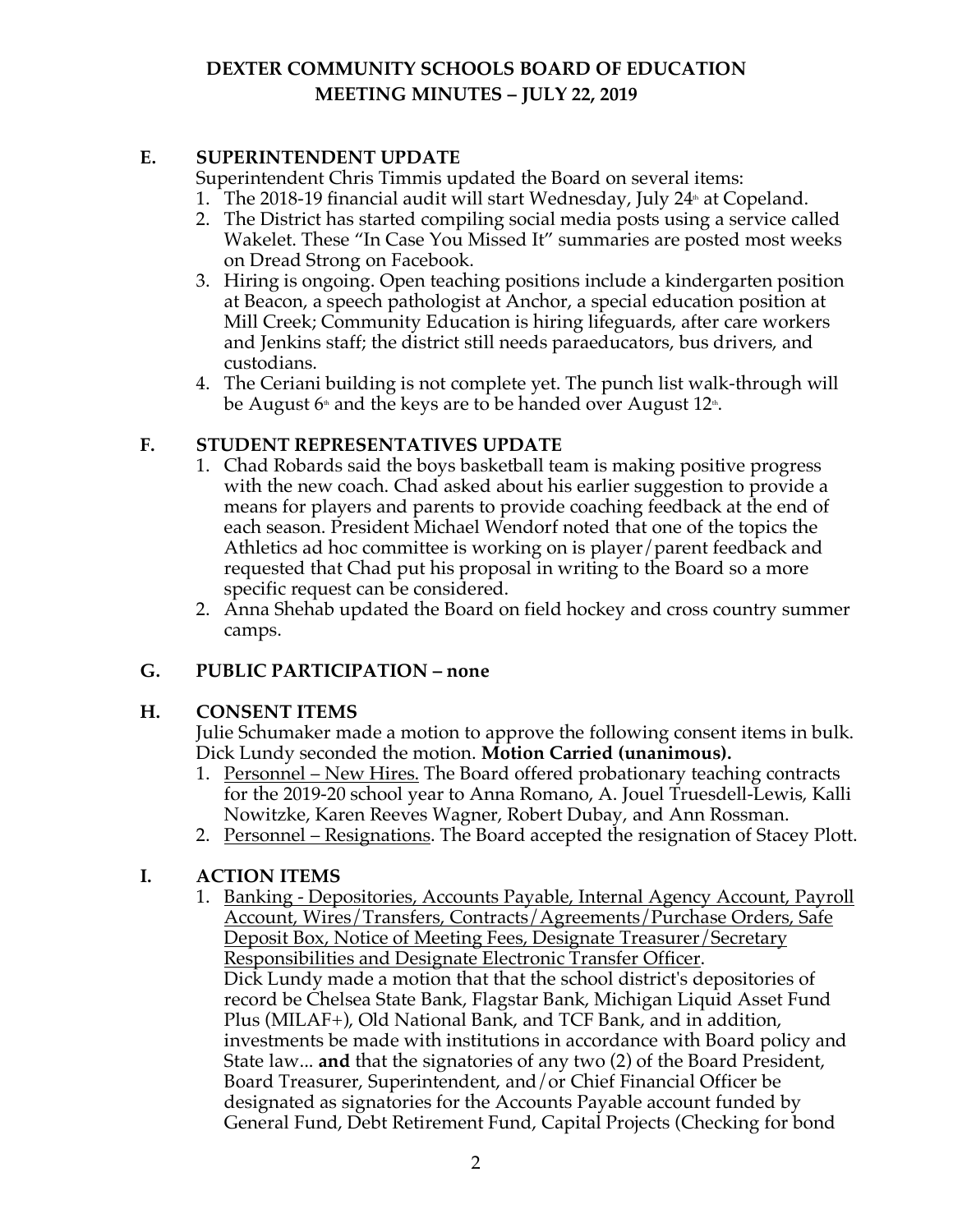money), Community Services, and Food & Nutrition and that these signatories may be printed by stamp, machine or hand signed... **and** that the signatories for the Student/School Activities account be any two (2) of the Board President, Board Treasurer, Superintendent, and/or Chief Financial Officer and that these signatories may be printed by stamp, machine or hand signed... **and** that the signatories for the Payroll account be any two (2) of the Board President, Board Treasurer, Superintendent, and/or Chief Financial Officer and that these signatories may be printed by stamp, machine or hand signed... **and** that any two (2) of the Board President, Board Treasurer, Superintendent, and/or Chief Financial Officer be authorized to transfer or wire district funds between district bank accounts and between banks for legal obligations and investments... **and** that the Superintendent, the Executive Director of Human Resources, and the Chief Financial Officer be authorized to sign contracts, agreements and purchase orders in conducting District business… **and** that the Board President and Treasurer be authorized to sign promissory notes… **and** that the Dexter Community Schools rent a safety deposit box at Chelsea State Bank and move that the Superintendent and Chief Financial Officer have access to the safety deposit box... **and** that the Dexter Community Schools set the yearly fee charged to individuals who request notice of Board meetings at \$50... **and** that the Chief Financial Officer be designated to assume specified responsibilities of the Treasurer and that the Director of Office Management and Communications be designated to assume specified responsibilities of the Secretary… **and** that the Electronic Transfer Officer (ETO) for Dexter Community Schools be the Chief Financial Officer and that the ETO may enter into an Automated Clearing House (ACH) arrangement for the district...**and** that the firms of Miller, Canfield, Paddock & Stone, PLC, Thrun Law Firm, PC, Delaporte Law, PLLC, and Lusk & Albertson, PLC be named as the legal firms of record for the Dexter Community School District**...and** that the Chief Financial Officer be designated the investment officer for Dexter Community Schools**...and** that the Sun Times News and the Dexter Community School District newsletter be designated as the legal publications of record for the Dexter Community School District. Julie Schumaker seconded the motion. **Motion Carried (unanimous).** 

- 2. Board Memberships MASB & MASB Legal Fund.
- Dick Lundy made a motion that that the Board of Education renew its membership in the Michigan Association of School Boards (MASB) at an annual cost of \$6,194 and the Michigan Association of School Boards Legal Trust Fund at an annual cost of \$292. Ron Darr seconded the motion. **Motion Carried (unanimous).**
- 3. Declaration of Commitment and Conflict of Interest Forms. Board Members completed these annual declarations.
- 4. Set August Board Workshop. Julie Schumaker made a motion that that the Board of Education set a workshop for August  $20<sup>th</sup>$  at 5pm. Mara Greatorex seconded the motion. **Motion Carried (unanimous).**
- 5. Common Representation Conflict of Interest Waiver. Julie Schumaker made a motion that the Board of Education authorize the Superintendent to sign the attached waiver and consent agreement from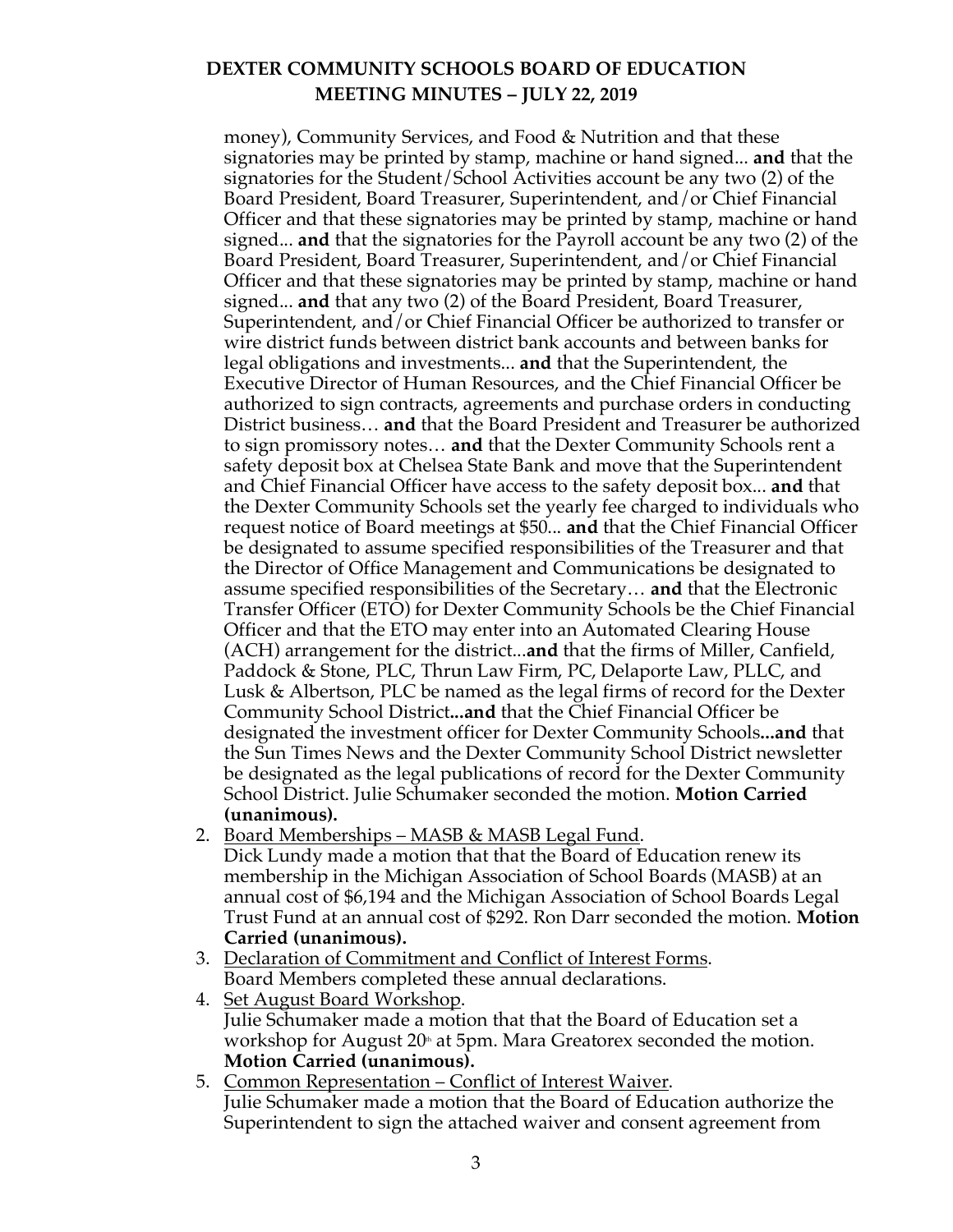Thurn Law regarding common representation on behalf of the District. Ron Darr seconded the motion. **Motion Carried (unanimous).** 

6. MHSAA Resolution.

Dick Lundy made a motion that the Dexter Community Schools join the Michigan High School Athletic Association and agree to participate according to its rules and regulations. Barbara Read seconded the motion. **Motion Carried (unanimous).**

- 7. 2019-20 School Loan Application. Dick Lundy made a motion that the Board of Education authorize the attached resolution to reflect the anticipated activity with the School Loan Revolving Fund. Julie Schumaker seconded the motion. **Motion Carried (unanimous).**
- 8. Approve Comprehensive Course Catalog. Dick Lundy made a motion that the Board of Education approve the attached Dexter Community Schools Comprehensive Course Catalog. Julie Schumaker seconded the motion. **Motion Carried (unanimous).**
- 9. Middle School Field Hockey Proposal. Dick Lundy made a motion that the Board of Education approve the addition of middle school field hockey as a school-funded sport for fall 2019, under the existing fee structure. Mara Greatorex seconded the motion. **Motion Carried (unanimous).**
- 10. Copeland Sale. Dexter Senior Center Board President Jim Carson expressed his appreciation for the District's facilitation of negotiations with The Encore Theater regarding the Senior Center lease and assured the Board that he is confident the two parties will be able to reach a satisfactory agreement.

Dick Lundy made a motion that the Board of Education authorize the Superintendent or CFO to execute and deliver the Agreement for the Sale and Purchase of Real Estate, including Exhibits, substantially in the form as presented to the Board subject to such modifications as may be reasonably agreed to by the Administration. The granting of Sale and Purchase Real Estate is subject to the execution of a lease between The Encore Musical Theater Company and the Dexter Senior Center that will survive the sale. Mara Greatorex seconded the motion. **Motion Carried (unanimous).** 

11. Superintendent Goals.

Julie Schumaker made a motion that the Board of Education approve the attached Student Growth and Achievement Goals for school years '19-'20, '20-'21, and '21-'22. Dick Lundy seconded the motion. **Motion Carried (unanimous).** 

12. Athletics and Finance Committee Recommendations.

The Board discussed a suggestion to add items to the proposed motion (a recommendation from the athletics ad hoc and finance committees) and declined to do so.

Dick Lundy made a motion that that the District pause any change to pay-toparticipate fees **and** schedule at least two public forums including all stakeholders to discuss athletics structure **and** review scenarios including break-even with the current subsidy and flat fee structures. Mara Greatorex seconded the motion. **Motion Carried (unanimous).**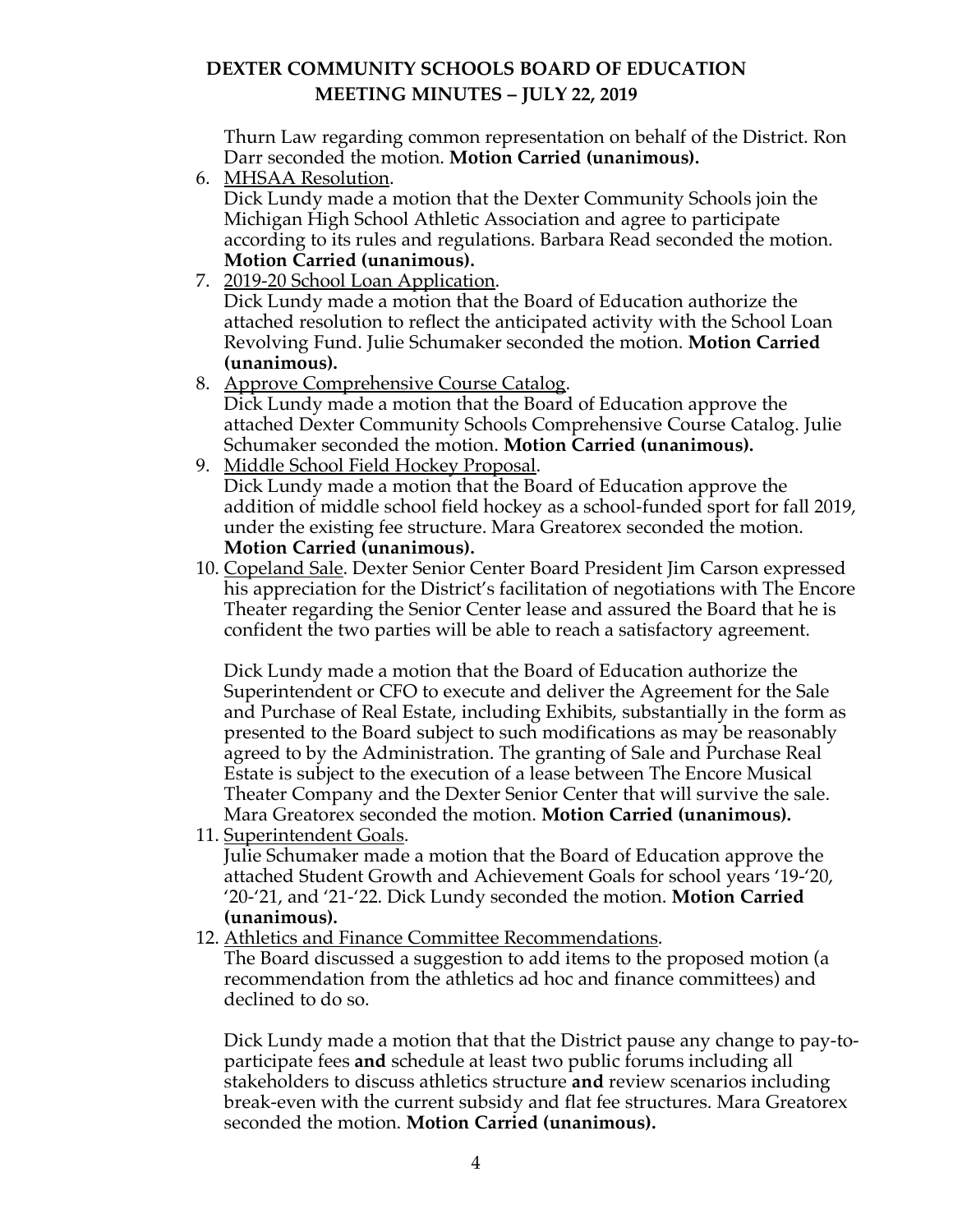13. MASB Summer Conference Attendance. Barbara Read made a motion that the Board of Education authorize the payment of appropriate registration fees and travel expenses for any interested board members to attend the MASB Summer Institute August  $16<sup>th</sup>$  through  $18<sup>th</sup>$  at the Shanty Creek Resort in Bellaire. Dick Lundy seconded the motion. **Motion Carried (unanimous).** 

### **J. DISCUSSION ITEMS**

- 1. Naming of Athletic Fields Process. The Board discussed how policy 7250 may benefit from reconsideration based on feedback following the naming of Anchor/Beacon and the Ceriani building since that policy was adopted 12/10/2018. The existing policy is not specific about the naming of facilities other than buildings (fields and outdoor spaces), may be too specific regarding the naming process, and is silent regarding the naming of facilities after current board or staff members. Board President Michael Wendorf referred the policy to the policy committee for further consideration. Barbara Read requested that board members review the current policy and send her suggestions for the committee to discuss. At this time, board members were also reminded to send requests for committee membership to Michael Wendorf for consideration and assignment.
- 2. Graduation Venue Change. The Board discussed a proposal from the high school administrative team to move the venue for commencement to Hill Auditorium for the class of 2020. Positive elements included increased, more comfortable seating and lower costs. A nonrefundable reservation deposit of \$100 has been made to secure Friday May  $29$ <sup>th</sup> since Sunday, May 31<sup> $\cdot$ </sup> is not available. Future years would return to the Sunday, 2pm time. District staff will share the proposal with parents of 2020 seniors to garner their input.
- 3. Meal Price Increase. Food and Nutrition Director Jennifer Mattison shared with the Board her department's proposal to raise school lunch prices by 25 cents per meal and breakfast prices by 15 cents per meal in order to meet USDA mandated requirements. This item will return for action at the August 22<sup>nd</sup> meeting.

# **K. BOND UPDATE**

- 1. Dexter High School design plans are still under discussion; the roof needs an infrared scan to check for needed repairs.
- 2. Bates design work is being done for the administrative offices.
- 3. District Signage will be added at the twin turf fields regarding emergency and handicapped accessible parking and no pets on the fields; signage is also being installed at other places in the district as needed (e.g., new buildings).
- 4. The Wylie pool is getting an enzyme treatment and starter blocks will be reviewed after this bid package is complete; mechanical room flooding cause has been identified and will be remediated; pool locker rooms are getting new non-slip tile and shower towers.
- 5. Wylie electrical work is being done on the robotics lab; the new office is almost complete and the old office transformation into flex spaces should be complete by Labor Day.
- 6. Mill Creek the band addition and orchestra renovation will be complete by the end of August; the flex learning space should be complete by the end of September.